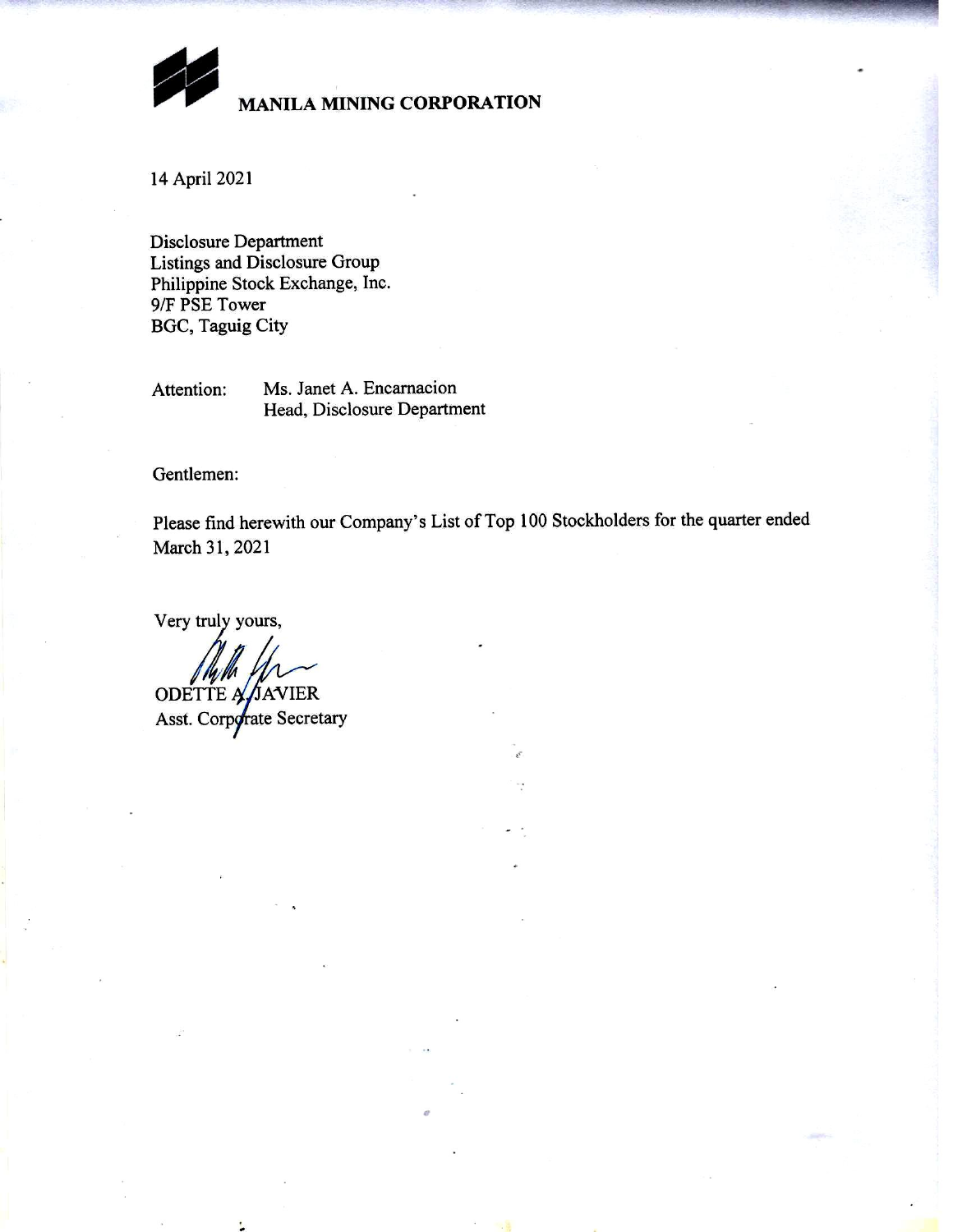Stock Transfer Service Inc. Page No. 1 MANILA MINING CORPORATION (MA) List of Top 100 Stockholders As of 03/31/2021

| Rank | Name                                  | Holdings                  | Rank   |
|------|---------------------------------------|---------------------------|--------|
| 1    | PCD NOMINEE CORPORATION (FILIPINO)    | 85, 156, 259, 876 54. 77% |        |
| 2    | F. YAP SECURITIES, INC.               | 26,017,764,347            | 16.73% |
| 3    | LEPANTO CONSOLIDATED MINING COMPANY   | 20, 479, 027, 104 13. 17% |        |
| 4    | PAULINO YAP                           | 1,955,669,495 01.26%      |        |
| 5    | BRYAN YAP                             | 1,945,977,139 01.25%      |        |
| 6    | CHRISTINE YAP                         | 1,861,557,111 01.20%      |        |
| 7    | LEPANTO INVESTMENT & DEV. CORPORATION | 1,481,975,190             | 00.95% |
| 8    | EMMA YAP                              | 1,478,067,401             | 00.95% |
| 9    | PATRICK RESOURCES CORPORATION         | 1,301,152,163 00.84%      |        |
| 10   | PAUL YAP JR.                          | 1, 113, 677, 703 00. 72%  |        |
| 11   | CHRISTINE KAREN YAP                   | 886, 334, 939 00.57%      |        |
| 12   | CORONET PROPERTY HOLDINGS CORP        | 833,093,546               | 00.54% |
| 13   | VENTURA RESOURCES CORPORATION         | 718,565,954 00.46%        |        |
| 14   | ZAMCORE RESOURCES CORPORATION         | 707, 395, 421 00.45%      |        |
| 15   | LINDSAY RESOURCES CORPORATION         | 651, 542, 763 00.42%      |        |
| 16   | A/C B.Y. FYSI                         | 524, 193, 274 00.34%      |        |
| 17   | ARLENE K. YAP                         | 457,065,671 00.29%        |        |
| 18   | DAVID GO SECURITIES CORP.             | 436,519,534 00.28%        |        |
| 19   | A/C -CKY FYSI                         | 420,690,037               | 00.27% |
| 20   | SHIPSIDE, INC.                        | 360,082,672               | 00.23% |
| 21   | PACITA YAP                            | 351,786,420               | 00.23% |
| 22   | FAUSTO R. PREYSLER JR.                | 345,842,696               | 00.22% |
| 23   | ANNABELLE K. YAP                      | 330,939,900               | 00.21% |
| 24   | LUCIO W. YAN                          | 302,100,000               | 00.19% |
| 25   | LEONARD RESOURCES CORP.               | 236, 299, 716 00.15%      |        |
| 26   | WILLIAM HOW                           | 220,500,000               | 00.14% |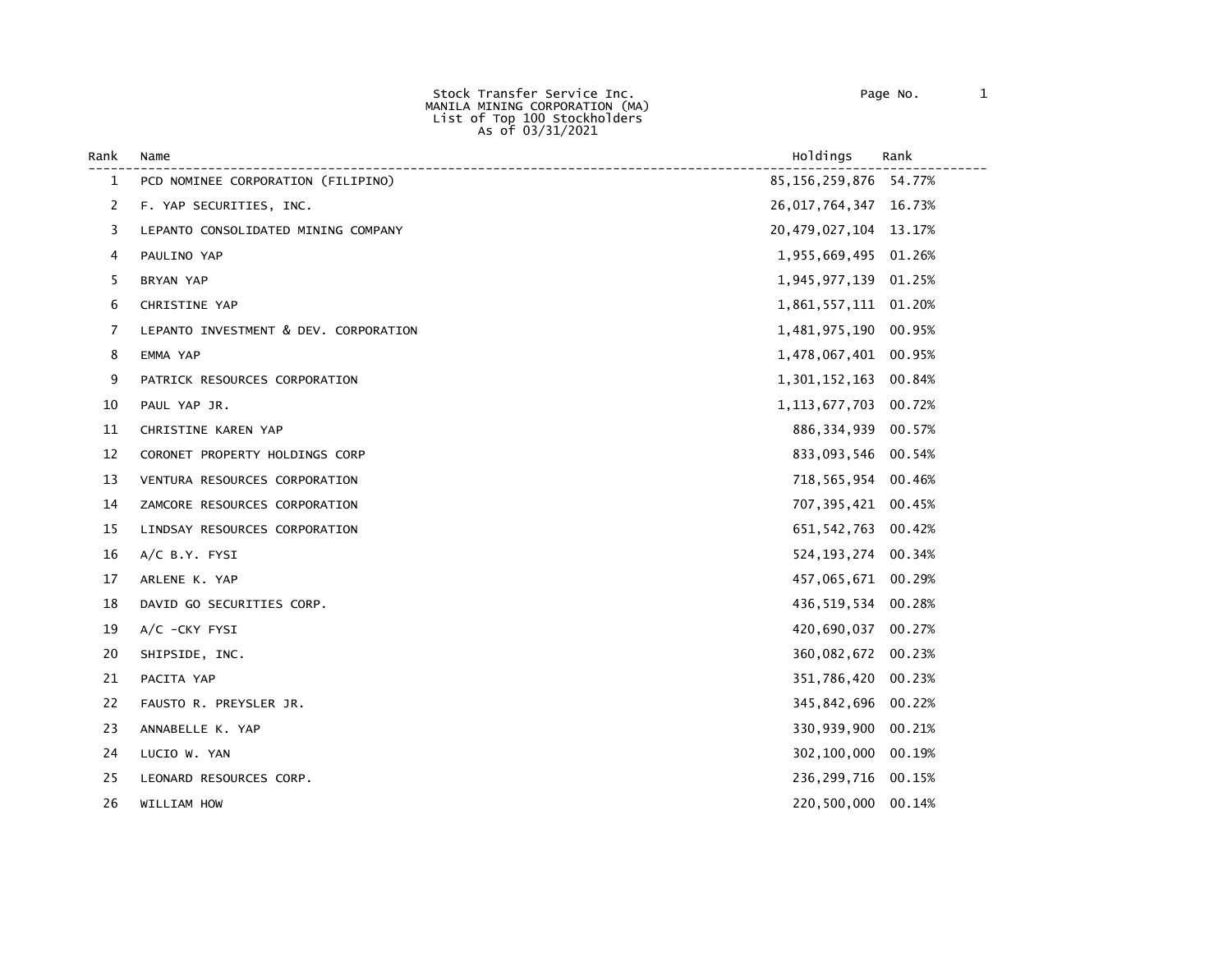Stock Transfer Service Inc. Page No. 2 MANILA MINING CORPORATION (MA) List of Top 100 Stockholders As of 03/31/2021

| Rank | Name                             | Holdings              | Rank   |
|------|----------------------------------|-----------------------|--------|
| 27   | HIGHLAND SECURITIES, INC.        | 210,023,669 00.14%    |        |
| 28   | F Y S I ACCOUNT NO. CKY          | 196, 918, 381 00. 13% |        |
| 29   | PL LIM INVESTMENTS, INC.         | 180,000,000           | 00.12% |
| 30   | ABIGAIL RESOURCES CORP.          | 154,729,479           | 00.10% |
| 31   | CRESENCIO YAP                    | 152,817,233 00.10%    |        |
| 32   | FELIPE YAP                       | 140, 155, 975         | 00.09% |
| 33   | CP EQUITIES CORPORATION          | 140,000,000           | 00.09% |
| 34   | HORACIO RODRIGUEZ                | 113,664,029           | 00.07% |
| 35   | F. YAP SECURITIES, INC. A/C 3305 | 112,568,859           | 00.07% |
| 36   | BRAIN FOUNDATION OF THE PHILS.   | 77,286,489            | 00.05% |
| 37   | ARACELI A. MACARAIG              | 69,260,000            | 00.04% |
| 38   | DENIS PEREZ                      | 66,678,540            | 00.04% |
| 39   | LUCIO W. YAN &/OR CLARA Y. YAN   | 64,044,944            | 00.04% |
| 40   | DORCAS ANN O. HO                 | 64,044,943            | 00.04% |
| 41   | KATERINA TANYA B. PEREZ          | 63,459,000            | 00.04% |
| 42   | CHARLENE DENISE B. PEREZ         | 62,051,175            | 00.04% |
| 43   | MA. CYMBELINE B. PEREZ           | 60,768,000            | 00.04% |
| 44   | JANICE C. SY                     | 54, 382, 022 00.03%   |        |
| 45   | WILFREDO C. UY                   | 51, 235, 955          | 00.03% |
| 46   | ALBERTO MENDOZA                  | 46,844,045            | 00.03% |
| 47   | JESSAMYN DESIREE B. PEREZ        | 45,585,000            | 00.03% |
| 48   | NECISTO SYTENGCO                 | 44,280,000            | 00.03% |
| 49   | MAGDALENO B. ALBARRACIN JR.      | 43,230,336 00.03%     |        |
| 50   | MA. CYMBELINE PEREZ              | 40,564,704            | 00.03% |
| 51   | CHARLENE DENISE PEREZ            | 40, 113, 364          | 00.03% |
| 52   | KATERINE TANYA PEREZ             | 39,174,817            | 00.03% |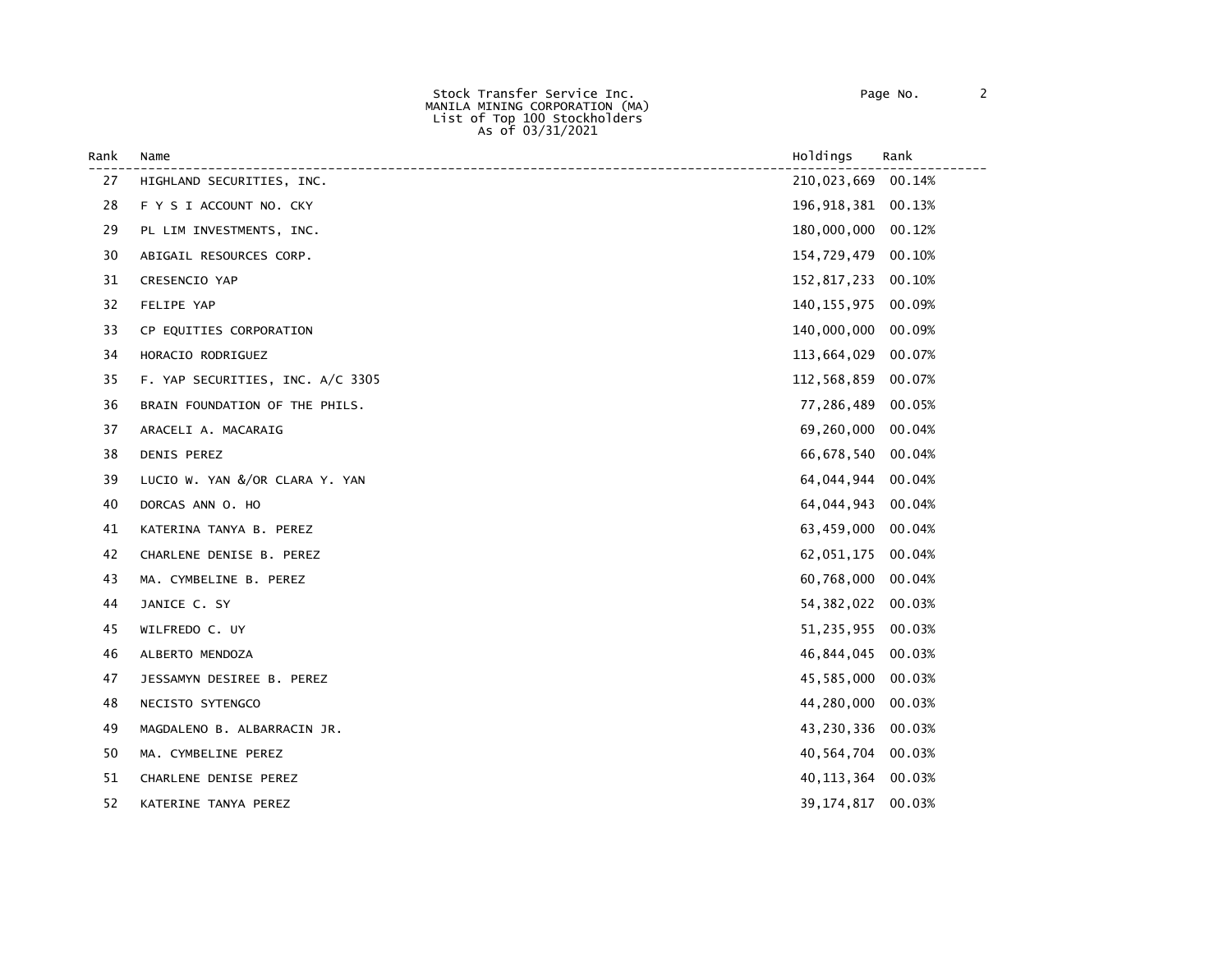Stock Transfer Service Inc. Page No. 3 MANILA MINING CORPORATION (MA) List of Top 100 Stockholders As of 03/31/2021

| Rank | Name                                                     | Holdings            | Rank   |
|------|----------------------------------------------------------|---------------------|--------|
| 53   | ANSALDO, GODINEZ & CO., INC.                             | 38,917,544          | 00.03% |
| 54   | WILLIAM RAGOS ENRILE II                                  | 38,426,966          | 00.02% |
| 55   | BLUE RIDGE MINERAL CORP.                                 | 38,400,000          | 00.02% |
| 56   | FLORENTINA BANEZ                                         | 34,209,289          | 00.02% |
| 57   | BENJAMIN ADAPON                                          | 31,752,000          | 00.02% |
| 58   | CATHAY SECURITIES CO., INC. A/C NO. 1358                 | 31,531,760          | 00.02% |
| 59   | SOCIAL SECURITY SYSTEM                                   | 31, 169, 073        | 00.02% |
| 60   | WILLY O. DIZON OR NENE C. DIZON                          | 29,740,446          | 00.02% |
| 61   | MERCANTILE INSURANCE CO., INC.                           | 28,700,000          | 00.02% |
| 62   | ARTEMIO F. DISINI                                        | 27,219,910          | 00.02% |
| 63   | JOAQUIN MA. TAMANO                                       | 26,460,000          | 00.02% |
| 64   | TERESO C. TAN                                            | 25,000,000          | 00.02% |
| 65   | ROGELIO CHUA                                             | 24, 246, 741 00.02% |        |
| 66   | BERNARDO A. FRIANEZA                                     | 24,067,802          | 00.02% |
| 67   | KEYSER MERCANTILE CO., INC.                              | 23,814,000          | 00.02% |
| 68   | EDGAR A. RAGASA                                          | 20,872,552          | 00.01% |
| 69   | CATHAY SECURITIES CO., INC. A/C NO. 1868                 | 20,580,000          | 00.01% |
| 70   | OF SANTO TOMAS UNIVERSITY                                | 20,580,000          | 00.01% |
| 71   | GUILD SECURITIES INC.                                    | 20,564,000          | 00.01% |
| 72   | MANUEL J. RAMOS                                          | 18,726,592          | 00.01% |
| 73   | HERITAGE PROPERTIES, INC.                                | 18,425,880          | 00.01% |
| 74   | ELITE INVESTMENT CORPORATION                             | 17,551,800          | 00.01% |
| 75   | WHITE ELEPHANTS, INC.                                    | 17,500,000          | 00.01% |
| 76   | QUALITY INVESTMENTS & SECS. CORP. A/C #017003            | 16,880,000          | 00.01% |
| 77   | LIBERATO P. LAYUG                                        | 16,651,685          | 00.01% |
| 78   | JULIA K. REGINA ANGELA K. DE LA CRUZ DE LA CRUZ OR MARIA | 16,561,593          | 00.01% |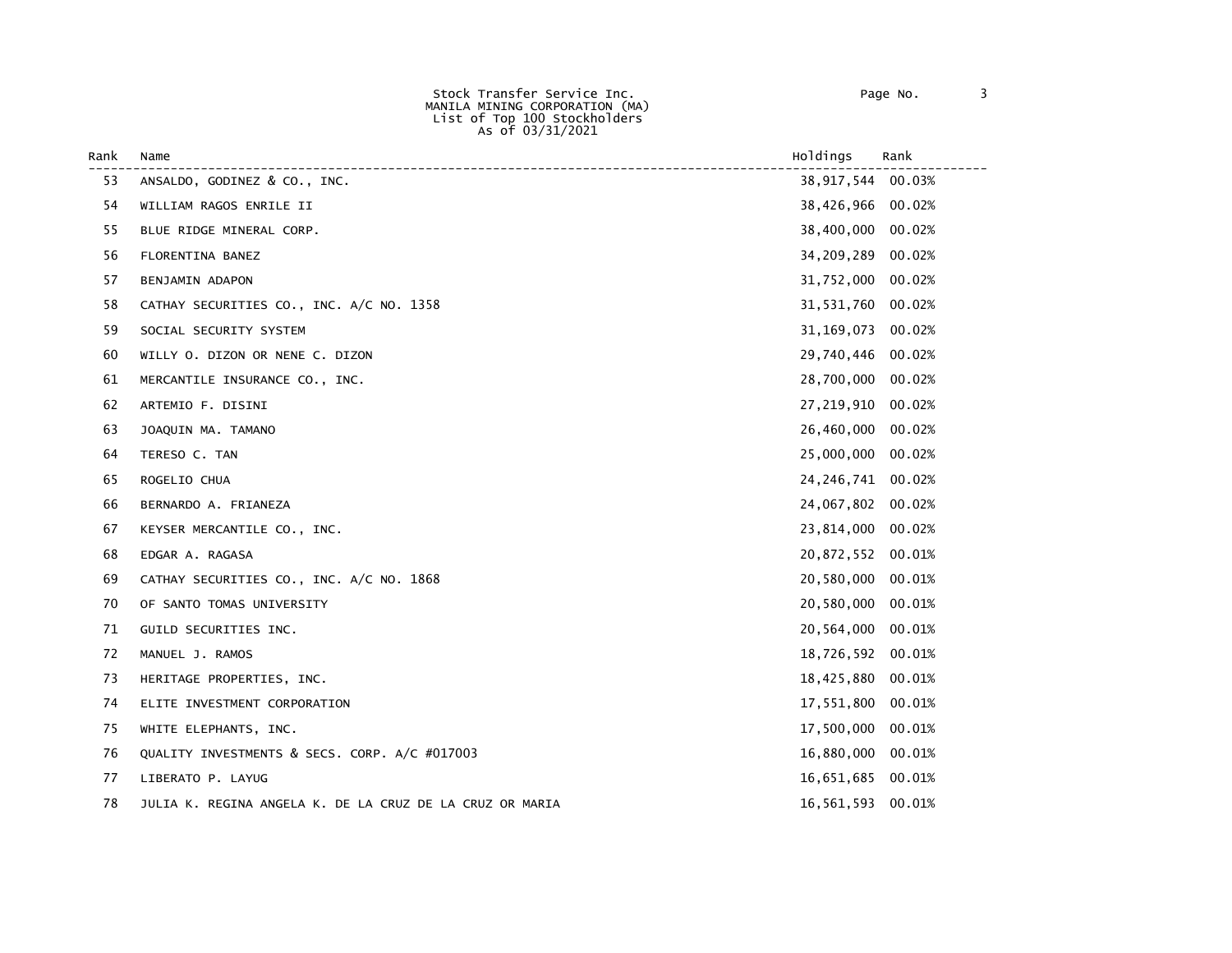Stock Transfer Service Inc. Page No. 4 MANILA MINING CORPORATION (MA) List of Top 100 Stockholders As of 03/31/2021

| Rank | Name                               | Holdings            | Rank   |
|------|------------------------------------|---------------------|--------|
| 79   | ERLINDA M. OLEDAN                  | 15, 123, 214        | 00.01% |
| 80   | ROMEO N. YAP                       | 15,000,000 00.01%   |        |
| 81   | SHIN TIU                           | 15,000,000 00.01%   |        |
| 82   | WILLIAM T. ENRILE                  | 15,000,000          | 00.01% |
| 83   | FRANCISCO ONG                      | 14,700,000 00.01%   |        |
| 84   | CATHERINE CHOA                     | 13,933,773 00.01%   |        |
| 85   | ALVIN TAN UNJO                     | 13,930,708 00.01%   |        |
| 86   | JOSE Z. OLEDAN                     | 13, 188, 727 00.01% |        |
| 87   | <b>BERNARD CHU</b>                 | 12,936,000          | 00.01% |
| 88   | A. ANGEL S. TANJANGCO              | 12,880,000          | 00.01% |
| 89   | ALLEN JESSE C. MANGAOANG           | 12,808,989          | 00.01% |
| 90   | THE SOLID GUARANTY, INC.           | 12,642,000          | 00.01% |
| 91   | DANILO G. BAUTISTA                 | 12,502,755 00.01%   |        |
| 92   | OSLO INVESTMENT CORPORATION        | 12,452,881 00.01%   |        |
| 93   | CONCHITA YAP                       | 12,296,200 00.01%   |        |
| 94   | RICARDO CASTANEDA                  | 11,861,000 00.01%   |        |
| 95   | CHARLES TIU GAN                    | 11,820,000 00.01%   |        |
| 96   | WILSON NGAN                        | 11,778,358          | 00.01% |
| 97   | E. N. MADRAZO CORP.                | 11,490,000          | 00.01% |
| 98   | PLLIM MANAGEMENT & INVESTMENT INC. | 11,235,955 00.01%   |        |
| 99   | MARINO OLONDRIZ Y CIA              | 11, 173, 982 00.01% |        |
| 100  | LIBRADO S. CALILUNG                | 10,717,623 00.01%   |        |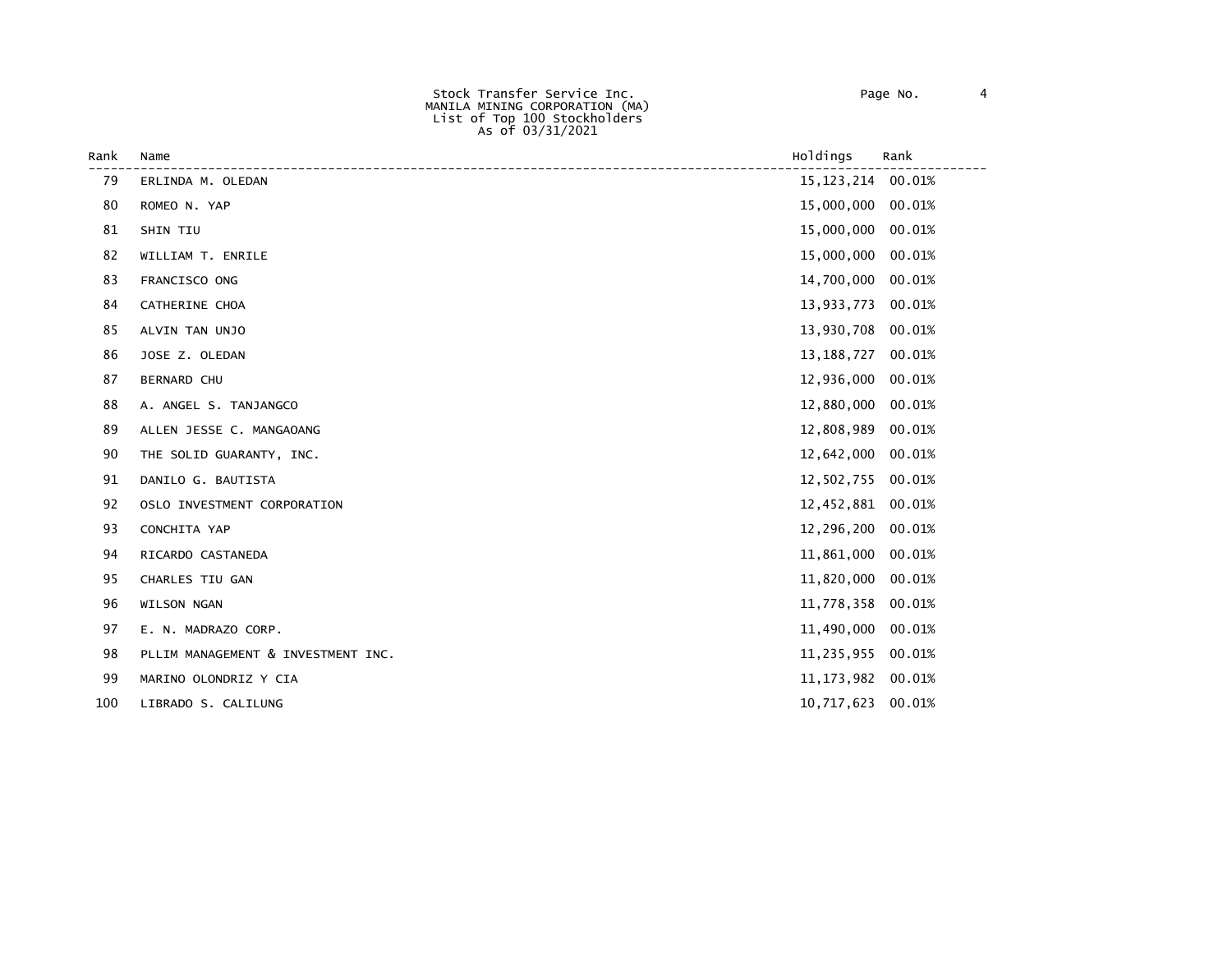|  | Page No. |  |
|--|----------|--|
|  |          |  |

 Stock Transfer Service Inc. Page No. 5 MANILA MINING CORPORATION (MA) List of Top 100 Stockholders As of 03/31/2021

Rank Name Holdings Rank ------------------------------------------------------------------------------------------------------------------------

 --------------- ------- Total Top 100 Shareholders : 153,850,982,829 98.95% =============== ======= --------------- Total Issued Shares 155,479,944,728 ===============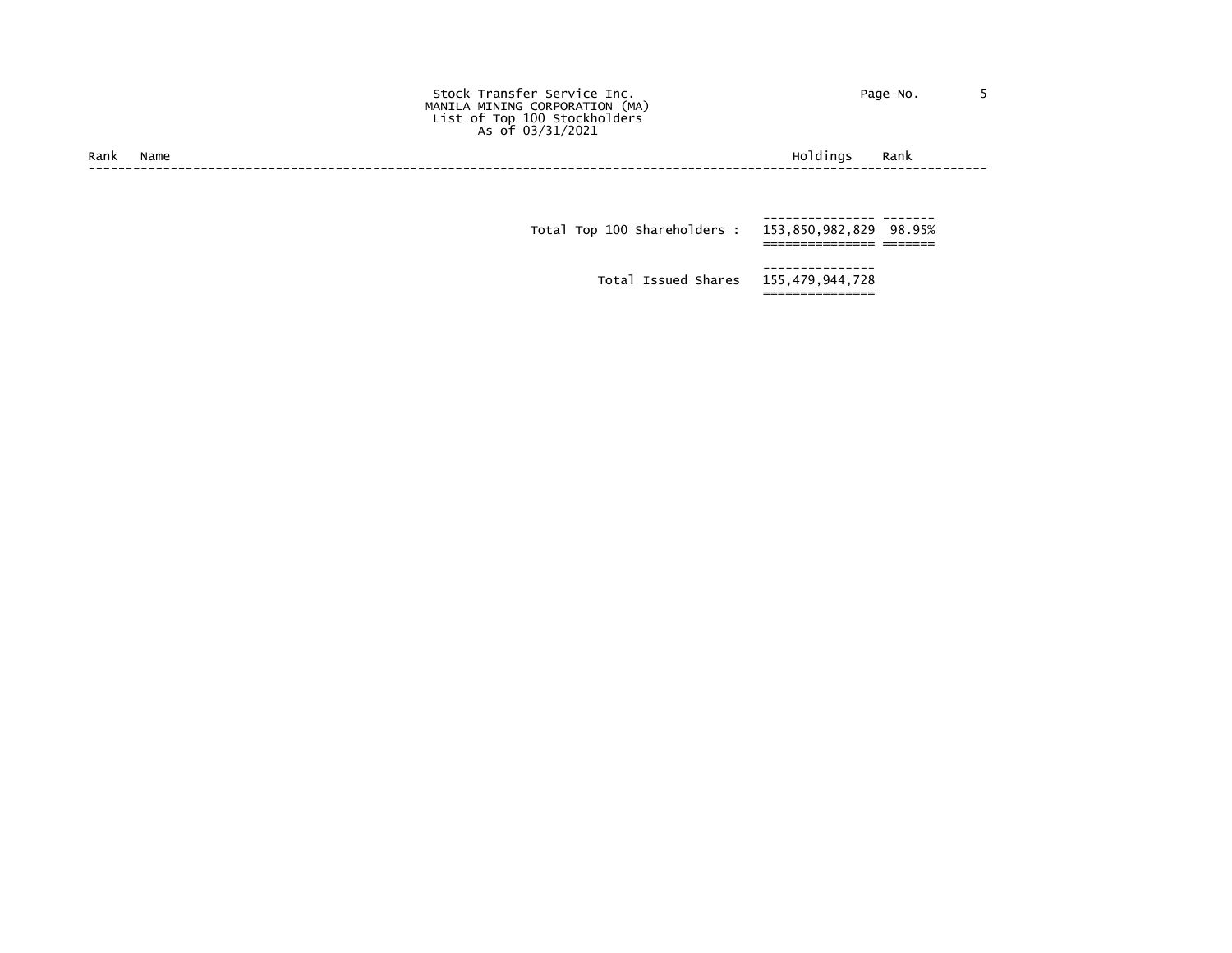## **OUTSTANDING BALANCES FOR A SPECIFIC COMPANY**

Company Code - MA0000000000

| Business Date: March 31, 2021                     |                 |
|---------------------------------------------------|-----------------|
| <b>BPNAME</b>                                     | <b>HOLDINGS</b> |
| <b>UPCC SECURITIES CORP.</b>                      | 27,238,822      |
| A & A SECURITIES, INC.                            | 773,972,810     |
| ABACUS SECURITIES CORPORATION                     | 5,416,328,576   |
| PHILSTOCKS FINANCIAL INC                          | 3,161,346,232   |
| A. T. DE CASTRO SECURITIES CORP.                  | 72,596,300      |
| ALPHA SECURITIES CORP.                            | 16,690,045      |
| <b>BA SECURITIES, INC.</b>                        | 45,737,913      |
| AP SECURITIES INCORPORATED                        | 1,705,795,108   |
| ANSALDO, GODINEZ & CO., INC.                      | 714,718,422     |
| AB CAPITAL SECURITIES, INC.                       | 4,811,428,449   |
| SARANGANI SECURITIES, INC.                        | 3,155,841       |
| SB EQUITIES, INC.                                 | 1,374,946,010   |
| ASIA PACIFIC CAPITAL EQUITIES & SECURITIES CORP.  | 71,510,410      |
| ASIASEC EQUITIES, INC.                            | 4,468,119,305   |
| <b>ASTRA SECURITIES CORPORATION</b>               | 941,401,002     |
| CHINA BANK SECURITIES CORPORATION                 | 11,660,811      |
| BELSON SECURITIES, INC.                           | 545,750,646     |
| BENJAMIN CO CA & CO., INC.                        | 9,311,144       |
| B. H. CHUA SECURITIES CORPORATION                 | 43,253,909      |
| <b>JAKA SECURITIES CORP.</b>                      | 56,542,117      |
| <b>BPI SECURITIES CORPORATION</b>                 | 1,802,563,845   |
| CAMPOS, LANUZA & COMPANY, INC.                    | 75,651,917      |
| SINCERE SECURITIES CORPORATION                    | 493,077,134     |
| <b>CENTURY SECURITIES CORPORATION</b>             | 2,123,122       |
| CTS GLOBAL EQUITY GROUP, INC.                     | 465,492,488     |
| VSEC.COM, INC.                                    | 10,000,000      |
| TRITON SECURITIES CORP.                           | 889,257,817     |
| <b>IGC SECURITIES INC.</b>                        | 292,670,853     |
| <b>CUALOPING SECURITIES CORPORATION</b>           | 60,250          |
| DAVID GO SECURITIES CORP.                         | 1,574,603,490   |
| DIVERSIFIED SECURITIES, INC.                      | 174,048,040     |
| E. CHUA CHIACO SECURITIES, INC.                   | 706,297,386     |
| EQUITABLE SECURIITES (PHILS.) INC.                | 1,605,375       |
| <b>EAST WEST CAPITAL CORPORATION</b>              | 70,000          |
| <b>EASTERN SECURITIES DEVELOPMENT CORPORATION</b> | 1,335,122,978   |
| EQUITIWORLD SECURITIES, INC.                      | 185,259,857     |
| EVERGREEN STOCK BROKERAGE & SEC., INC.            | 1,097,863,438   |
| FIRST ORIENT SECURITIES, INC.                     | 13,013,819      |
| FIRST INTEGRATED CAPITAL SECURITIES, INC.         | 81,600,000      |
| F. YAP SECURITIES, INC.                           | 5,410,615,125   |
| AURORA SECURITIES, INC.                           | 54,907,028      |
| <b>GLOBALINKS SECURITIES &amp; STOCKS, INC.</b>   | 416,397,876     |
| JSG SECURITIES, INC.                              | 210,392,179     |
| <b>GOLDSTAR SECURITIES, INC.</b>                  | 396,774,605     |
| GUILD SECURITIES, INC.                            | 230,494,627     |
| HDI SECURITIES, INC.                              | 2,203,189,798   |
| H. E. BENNETT SECURITIES, INC.                    | 35,248,201      |
| HK SECURITIES, INC.                               | 29,824          |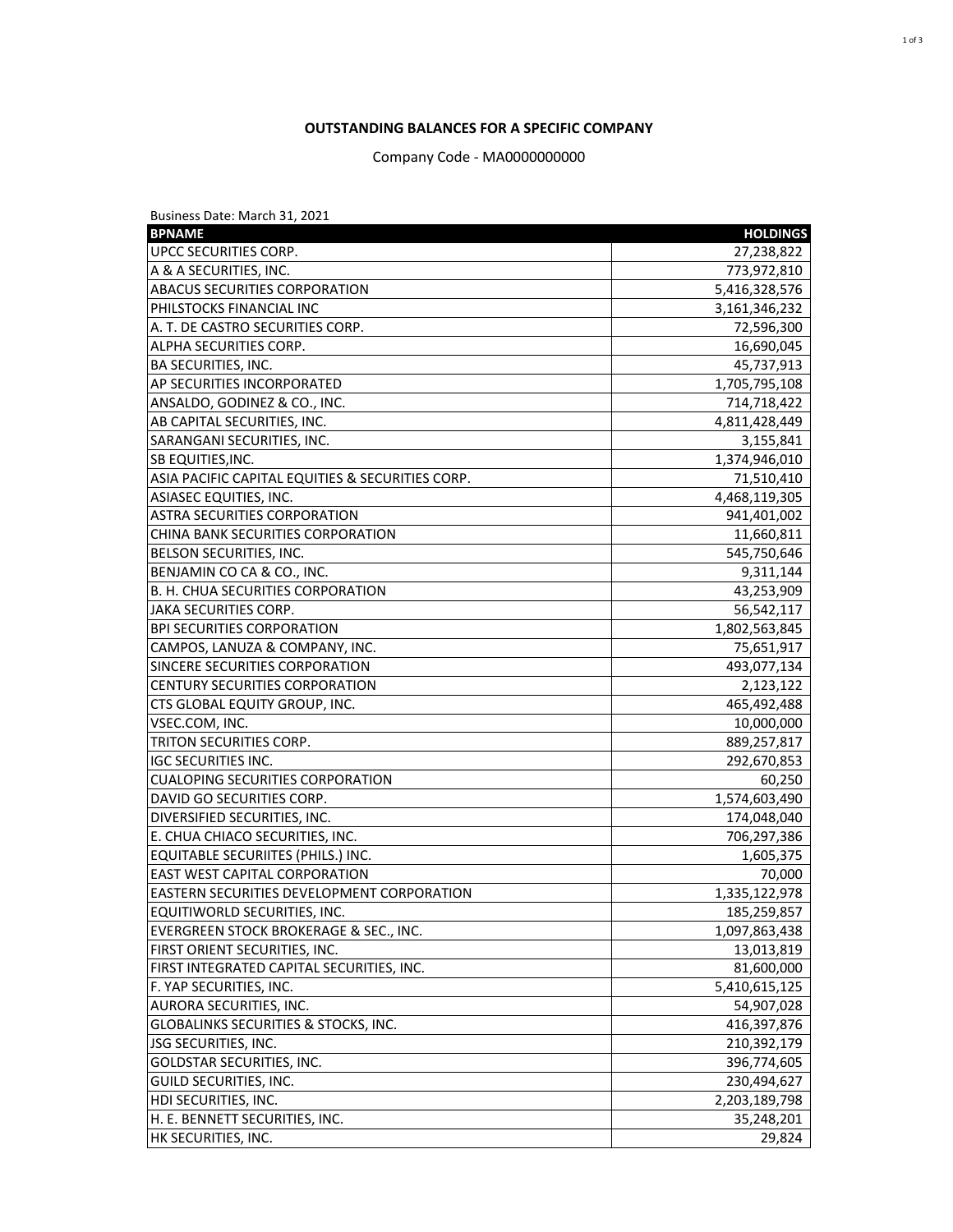| <b>BPNAME</b>                                     | <b>HOLDINGS</b> |
|---------------------------------------------------|-----------------|
| I. ACKERMAN & CO., INC.                           | 11,203,764      |
| I. B. GIMENEZ SECURITIES, INC.                    | 163,313,369     |
| INVESTORS SECURITIES, INC,                        | 306,613,151     |
| IMPERIAL, DE GUZMAN, ABALOS & CO., INC.           | 86,353,008      |
| INTRA-INVEST SECURITIES, INC.                     | 140,420,880     |
| ASIAN CAPITAL EQUITIES, INC.                      | 3,966,400       |
| J.M. BARCELON & CO., INC.                         | 7,473,123       |
| VALUE QUEST SECURITIES CORPORATION                | 400,000         |
| <b>STRATEGIC EQUITIES CORP.</b>                   | 20,043,642      |
| LARRGO SECURITIES CO., INC.                       | 1,025,301,675   |
| LOPEZ, LOCSIN, LEDESMA & CO., INC.                | 9,616,334       |
| LUCKY SECURITIES, INC.                            | 413,280,994     |
| LUYS SECURITIES COMPANY, INC.                     | 491,272,232     |
| MANDARIN SECURITIES CORPORATION                   | 256,500,979     |
| <b>MARINO OLONDRIZ Y CIA</b>                      | 1               |
| COL Financial Group, Inc.                         | 6,648,570,870   |
| DA MARKET SECURITIES, INC.                        | 64,859,351      |
| MERCANTILE SECURITIES CORP.                       | 797,311,935     |
| MERIDIAN SECURITIES, INC.                         | 1,346,959,432   |
| MDR SECURITIES, INC.                              | 441,555,175     |
| <b>REGIS PARTNERS, INC.</b>                       | 7,334,304       |
| MOUNT PEAK SECURITIES, INC.                       | 3,486,595       |
| NEW WORLD SECURITIES CO., INC.                    | 240,521,361     |
| OPTIMUM SECURITIES CORPORATION                    | 213,026,293     |
| <b>RCBC SECURITIES, INC.</b>                      | 131,710,751     |
| PAN ASIA SECURITIES CORP.                         | 146,719,858     |
| PAPA SECURITIES CORPORATION                       | 924,567,859     |
| MAYBANK ATR KIM ENG SECURITIES, INC.              | 693,806,292     |
| PLATINUM SECURITIES, INC.                         | 10,762,869      |
| PNB SECURITIES, INC.                              | 112,191,797     |
| PREMIUM SECURITIES, INC.                          | 221,377,519     |
| PRYCE SECURITIES, INC.                            | 310,863         |
| SALISBURY BKT SECURITIES CORPORATION              | 112,893,169     |
| QUALITY INVESTMENTS & SECURITIES CORPORATION      | 2,392,904,289   |
| R & L INVESTMENTS, INC.                           | 21,278,784      |
| <b>ALAKOR SECURITIES CORPORATION</b>              | 146,269,242     |
| R. COYIUTO SECURITIES, INC.                       | 744,068,454     |
| REGINA CAPITAL DEVELOPMENT CORPORATION            | 914,570,036     |
| R. NUBLA SECURITIES, INC.                         | 191,277,556     |
| AAA SOUTHEAST EQUITIES, INCORPORATED              | 233,943,595     |
| R. S. LIM & CO., INC.                             | 349,356,844     |
| RTG & COMPANY, INC.                               | 196,768,256     |
| S.J. ROXAS & CO., INC.                            | 4,891,107       |
| <b>FIDELITY SECURITIES, INC.</b>                  | 88,279,612      |
| SUMMIT SECURITIES, INC.                           | 181,815,546     |
| STANDARD SECURITIES CORPORATION                   | 221,305,351     |
| TANSENGCO & CO., INC.                             | 355,192,230     |
| THE FIRST RESOURCES MANAGEMENT & SECURITIES CORP. | 272,722,170     |
| TOWER SECURITIES, INC.                            | 2,053,829,243   |
| TRANS-ASIA SECURITIES, INC.                       | 94,000          |
| <b>APEX PHILIPPINES EQUITIES CORPORATION</b>      | 2,001,000       |
| TRENDLINE SECURITIES CORPORATION                  | 2,633,142       |
| UCPB SECURITIES, INC.                             | 3,063,826,847   |
| <b>E.SECURITIES, INC.</b>                         | 3,199,200       |
| VENTURE SECURITIES, INC.                          | 913,461,691     |
|                                                   |                 |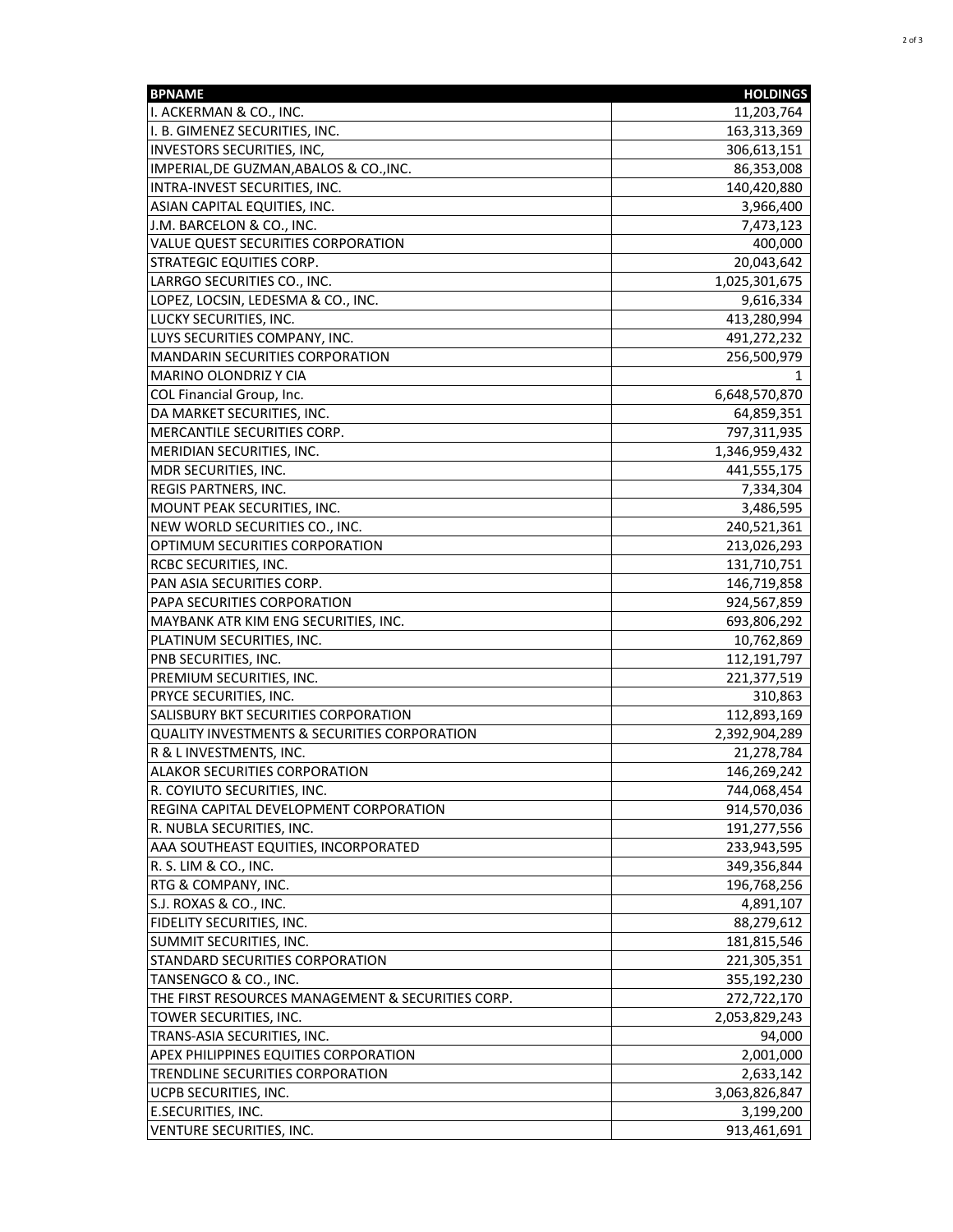| <b>BPNAME</b>                                            | <b>HOLDINGS</b> |
|----------------------------------------------------------|-----------------|
| VICSAL SECURITIES & STOCK BROKERAGE, INC.                | 55,000,000      |
| FIRST METRO SECURITIES BROKERAGE CORP.                   | 4,000,344,974   |
| WEALTH SECURITIES, INC.                                  | 139,414,199     |
| WESTLINK GLOBAL EQUITIES, INC.                           | 91,076,591      |
| BERNAD SECURITIES, INC.                                  | 164,828,041     |
| WONG SECURITIES CORPORATION                              | 14,540,000      |
| YAO & ZIALCITA, INC.                                     | 667,065,590     |
| YU & COMPANY, INC.                                       | 1,961,226,959   |
| <b>BDO SECURITIES CORPORATION</b>                        | 2,351,152,897   |
| EAGLE EQUITIES, INC.                                     | 290,082,338     |
| GOLDEN TOWER SECURITIES & HOLDINGS, INC.                 | 37,599,460      |
| SOLAR SECURITIES, INC.                                   | 4,326,850,749   |
| G.D. TAN & COMPANY, INC.                                 | 99,522,508      |
| PHILIPPINE EQUITY PARTNERS, INC.                         | 165,284,760     |
| UNICAPITAL SECURITIES INC.                               | 261,296,809     |
| SunSecurities, Inc.                                      | 446,687,200     |
| COHERCO SECURITIES, INC.                                 | 20,000,000      |
| ARMSTRONG SECURITIES, INC.                               | 420,712         |
| TIMSON SECURITIES, INC.                                  | 81,676,966      |
| CITIBANK N.A.                                            | 138,089,887     |
| RCBC TRUST & INVESTMENT DIVISION - VARIOUS TAXABLE ACCTS | 1,000,000       |
| AB CAPITAL & INVESTMENT CORP. - TRUST & INVESTMENT DIV.  | 5,750,252       |
| <b>Total</b>                                             | 85,156,259,876  |

If no written notice of any error or correction is received by PDTC within five (5) calendar days from receipt hereof, you shall be deemed to have accepted the accuracy and completeness of the details indicated in this report.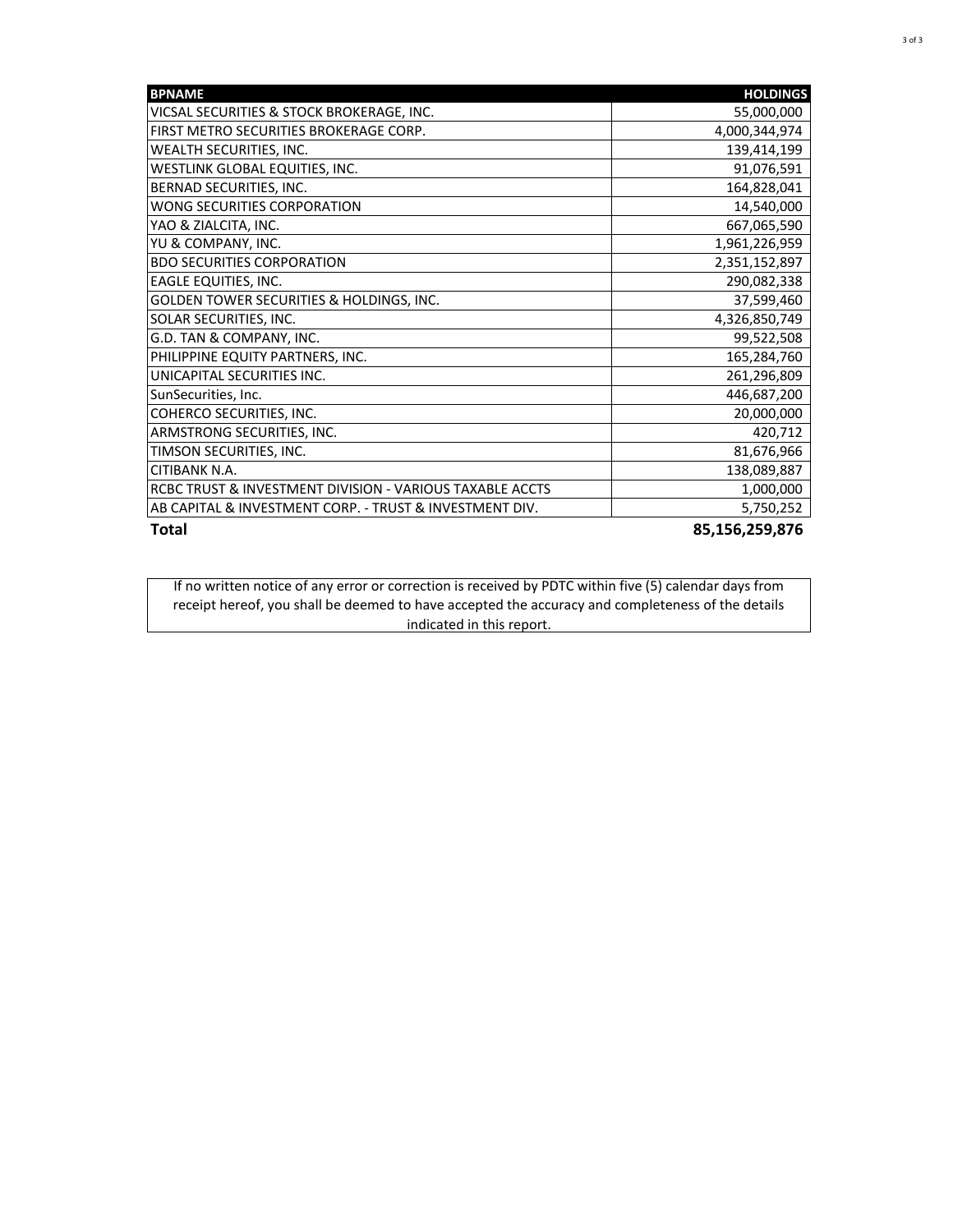Stock Transfer Service Inc. Page No. 1 MANILA MINING CORPORATION (MAB) List of Top 100 Stockholders As of 03/31/2021

| Rank           | Name                                                          | Holdings                 | Rank |
|----------------|---------------------------------------------------------------|--------------------------|------|
| 1              | PCD NOMINEE CORPORATION (FILIPINO)                            | 33, 496, 122, 242 32.34% |      |
| $\overline{2}$ | F. YAP SECURITIES, INC.                                       | 15, 398, 414, 195 14.87% |      |
| 3              | F. YP SEURITIES INC F. YAP SECURITIES, INC.                   | 12, 477, 721, 842 12.05% |      |
| 4              | LEPANTO CONSOLIDATED MINING COMPANY                           | 12,045,531,915 11.63%    |      |
| 5              | F. YAP SECURITIES INC F. YAP SECURITIES, INC.                 | 9,325,685,411 09.00%     |      |
| 6              | LEPANTO INVESTMENT & DEV. CORPORATION                         | 5,037,619,533 04.86%     |      |
| 7              | PCD NOMINEE CORPORATION (NON-FILIPINO)                        | 2,309,609,148 02.23%     |      |
| 8              | PAULINO YAP                                                   | 1,807,117,128 01.74%     |      |
| 9              | F. YAP SECURITIES INC.                                        | 1,665,206,615 01.61%     |      |
| 10             | <b>CRESENCIO YAP</b>                                          | 1,454,767,065 01.40%     |      |
| 11             | BRYAN YAP                                                     | 1, 124, 317, 007 01.09%  |      |
| 12             | EMMA YAP                                                      | 962, 564, 863 00.93%     |      |
| 13             | CORONET PROPERTY HOLDINGS CORP CORONET PROPERTY HOLDINGS CORP | 851,662,573 00.82%       |      |
| 14             | PACITA YAP                                                    | 824,539,227 00.80%       |      |
| 15             | DAVID GO SECURITIES CORP. DAVID GO SECURITIES CORP.           | 586,065,344 00.57%       |      |
| 16             | CHRISTINE KAREN YAP                                           | 492, 917, 544 00.48%     |      |
| 17             | CHRISTINE YAP                                                 | 461, 919, 918 00.45%     |      |
| 18             | PAUL YAP JR.                                                  | 434,761,927 00.42%       |      |
| 19             | QUALITY INVESTMENTS & SECURITIES CORP.                        | 415,011,235 00.40%       |      |
| 20             | SHIPSIDE, INC.                                                | 232,893,997 00.22%       |      |
| 21             | JESSAMYN DESIREE B. PEREZ                                     | 191,561,253 00.18%       |      |
| 22             | THE FIRST RESOURCES MANAGEMENT & SECURITIES CORPORATION       | 150,000,000 00.14%       |      |
| 23             | FELIPE YAP                                                    | 125,035,206 00.12%       |      |
| 24             | KATERINA TANYA B. PEREZ                                       | 113, 111, 253 00. 11%    |      |
| 25             | MA. CYMBELINE B. PEREZ                                        | 113, 111, 253 00. 11%    |      |
| 26             | CHARLENE DENISE B. PEREZ                                      | 112,269,072 00.11%       |      |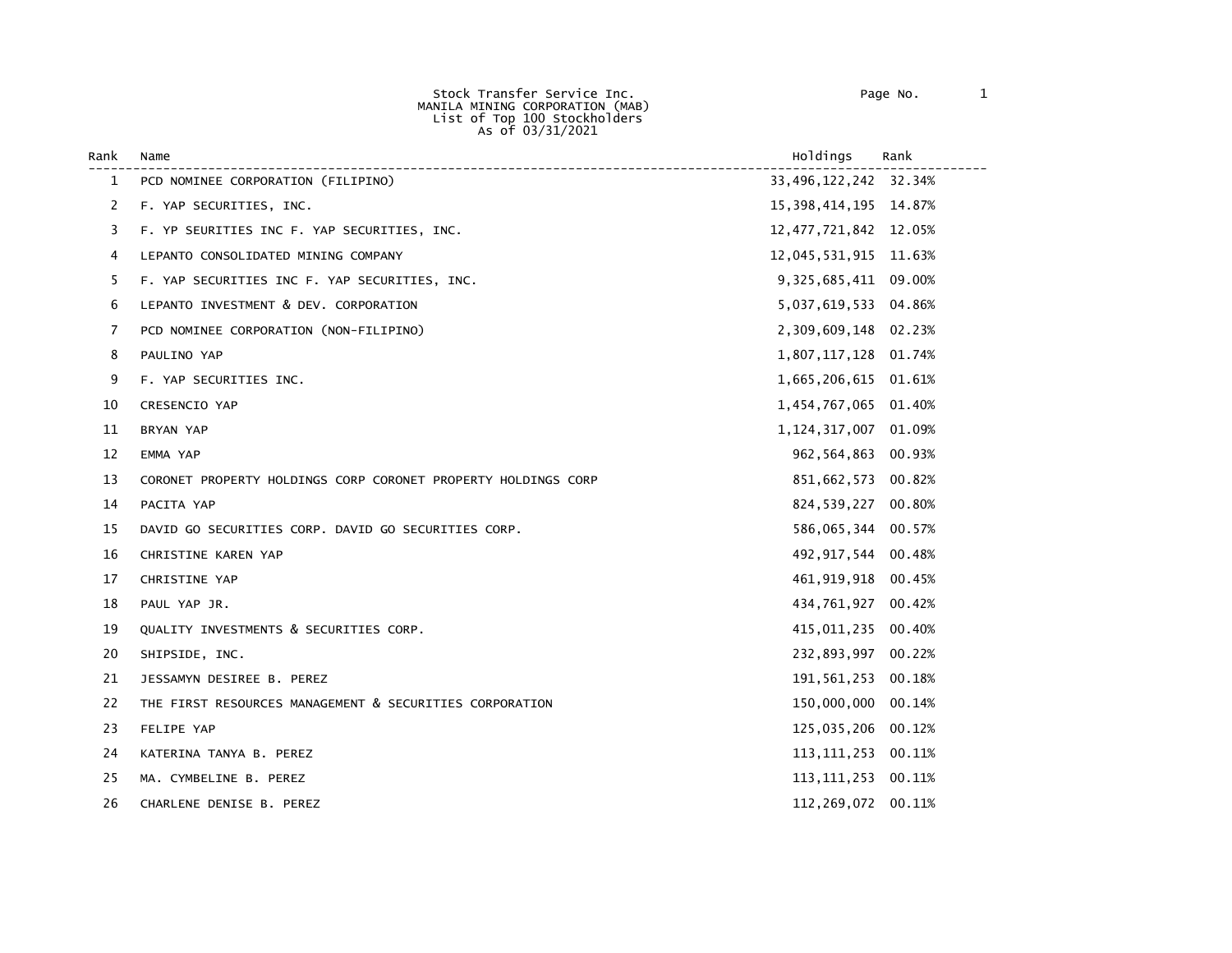Stock Transfer Service Inc. Page No. 2 MANILA MINING CORPORATION (MAB) List of Top 100 Stockholders As of 03/31/2021

| Rank | Name                                                         | Holdings          | Rank   |
|------|--------------------------------------------------------------|-------------------|--------|
| 27   | ARLENE K. YAP                                                | 90,152,434        | 00.09% |
| 28   | HORACIO RODRIGUEZ                                            | 70,455,575        | 00.07% |
| 29   | FAUSTO R. PREYSLER JR.                                       | 57,640,449        | 00.06% |
| 30   | PL LIM INVESTMENTS, INC.                                     | 57,000,000        | 00.06% |
| 31   | MARTESIO PEREZ                                               | 42,436,774        | 00.04% |
| 32   | EDUARDO BANGAYAN                                             | 27,669,589 00.03% |        |
| 33   | JULIA K. MARIA ALESANDRA K. DE LA CRUZ DE LA CRUZ OR         | 27,329,421        | 00.03% |
| 34   | WILLIAM RAGOS ENRILE II                                      | 25,617,977        | 00.02% |
| 35   | E.N. MADRAZO CORP. E. N. MADRAZO CORP.                       | 22,710,000        | 00.02% |
| 36   | <b>GENARA LIMSON</b>                                         | 22,050,000        | 00.02% |
| 37   | SMS DEVELOPMENT CORP.                                        | 21,000,000        | 00.02% |
| 38   | F. YAP SECURITIES, INC. ACCOUNT NO. BY                       | 19,434,384        | 00.02% |
| 39   | $A/C$ -CKY FYSI                                              | 18,454,855        | 00.02% |
| 40   | MARIO CRUEL                                                  | 18,020,000        | 00.02% |
| 41   | ARTEMIO F. DISINI                                            | 17,700,000        | 00.02% |
| 42   | ALBERTO MENDOZA                                              | 16,494,382        | 00.02% |
| 43   | DANILO G. BAUTISTA                                           | 16,287,467        | 00.02% |
| 44   | SUNDER HEMANDAS                                              | 15,876,000        | 00.02% |
| 45   | PLLIM MANAGEMENT & INVESTMENT INC.                           | 15,486,891        | 00.01% |
| 46   | CORE MARITIME CORPORATION                                    | 15,394,757        | 00.01% |
| 47   | QUALITY INVESTMENTS & SECS. CORP. A/C #017003                | 11,680,000        | 00.01% |
| 48   | PEDRO WONG MADARANG                                          | 11,000,000        | 00.01% |
| 49   | HIGHLAND SECURITIES INC HIGHLAND SECURITIES, INC.            | 10,269,663        | 00.01% |
| 50   | EVELYN ONG LAO                                               | 10,000,000        | 00.01% |
| 51   | PHILIPPINE INTERNATIONAL LIFE INSURANCE CO., INC.            | 10,000,000        | 00.01% |
| 52   | AMERICAN WIRE & CABLE CO. INC AMERICAN WIRE & CABLE CO. INC. | 10,000,000        | 00.01% |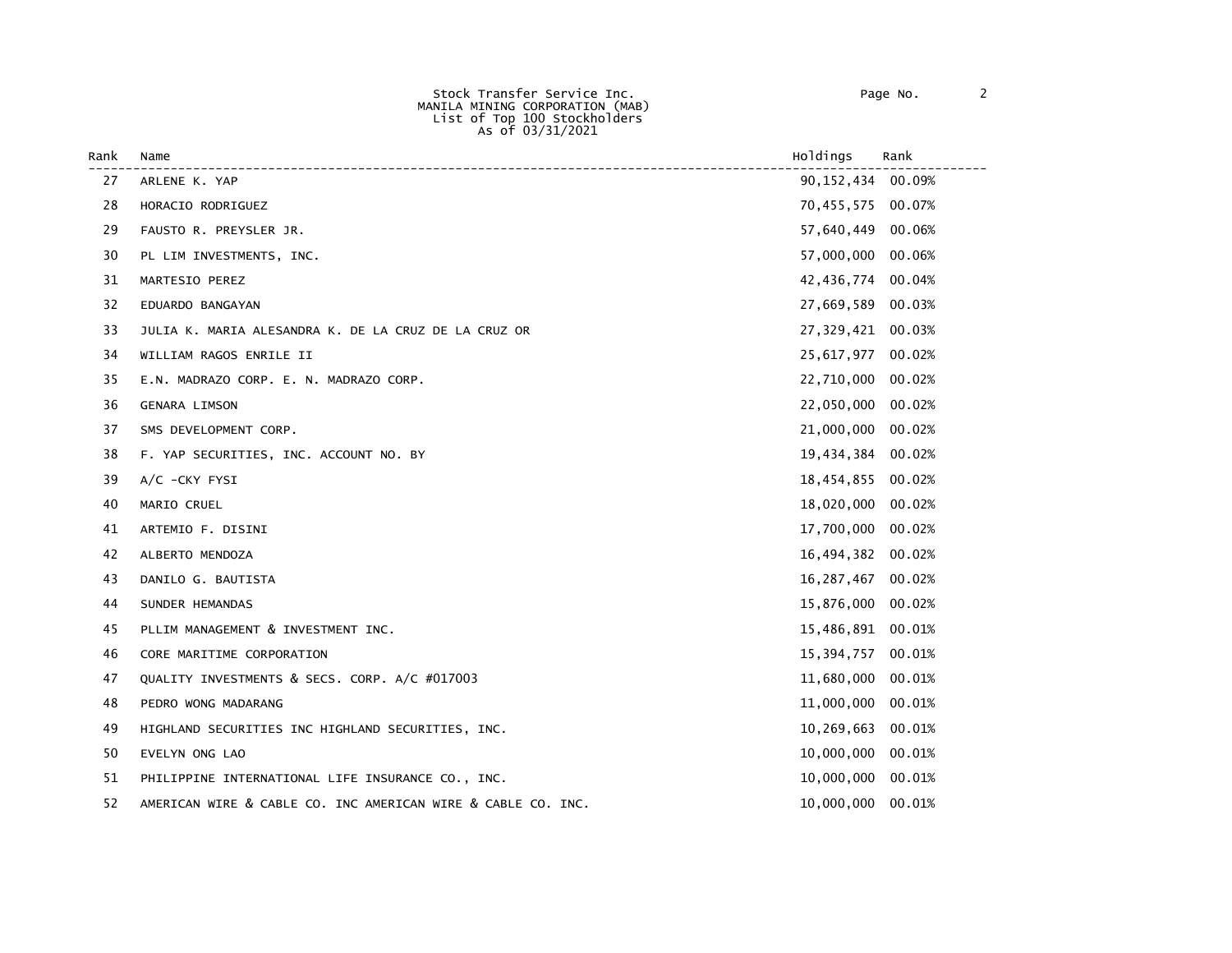Stock Transfer Service Inc. Page No. 3 MANILA MINING CORPORATION (MAB) List of Top 100 Stockholders As of 03/31/2021

| Rank | Name                                             | Holdings         | Rank   |
|------|--------------------------------------------------|------------------|--------|
| 53   | ROGER C. ANG                                     | 10,000,000       | 00.01% |
| 54   | NATHANIEL PEREZ                                  | 10,000,000       | 00.01% |
| 55   | VIRGINIA G. CORDERO                              | 9,941,123        | 00.01% |
| 56   | FGC MARKETING CORP. FGC MARKETING CORP.          | 9,698,697        | 00.01% |
| 57   | BLUE RIDGE MINERAL CORP BLUE RIDGE MINERAL CORP. | 9,600,000        | 00.01% |
| 58   | LUPICINO C. ANDALAN                              | 9,127,035        | 00.01% |
| 59   | QUALITY INVESTMENTS & SECURITIES CORPORATION     | 7,752,000        | 00.01% |
| 60   | FRANCISCO ONG                                    | 7,644,000        | 00.01% |
| 61   | CATHERINE CHOA                                   | 7,600,000        | 00.01% |
| 62   | LILY CHI                                         | 7,500,000        | 00.01% |
| 63   | PEDRO W. MADARANG                                | 7,500,000        | 00.01% |
| 64   | SAMSON CORDERO JR.                               | 7,350,000        | 00.01% |
| 65   | FLORENTINA BANEZ                                 | 7,075,571 00.01% |        |
| 66   | ALEX C. GRANT                                    | 6,992,967        | 00.01% |
| 67   | GILBERT LIU                                      | 6,872,659        | 00.01% |
| 68   | LEONILO A. CUERDO                                | 6,699,639        | 00.01% |
| 69   | LAMBERTO O. DANAQUE                              | 6,644,400        | 00.01% |
| 70   | ZHUI XU ZHUI XU                                  | 6,300,000        | 00.01% |
| 71   | MERCANTILE INSURANCE CO., INC.                   | 6,300,000        | 00.01% |
| 72   | CHRISTOPHER BELL-KNIGHT                          | 6,200,000        | 00.01% |
| 73   | TIAN SANG TIAN SANG                              | 6,061,686        | 00.01% |
| 74   | RAY C. ESPINOSA                                  | 6,000,000        | 00.01% |
| 75   | JOHN HARPER                                      | 6,000,000        | 00.01% |
| 76   | MARIA LOURDES TUASON                             | 5,930,337        | 00.01% |
| 77   | DOMINGO TIU                                      | 5,880,000        | 00.01% |
| 78   | MARIA VIRGINIA KABIGTING                         | 5,153,400        | 00.00% |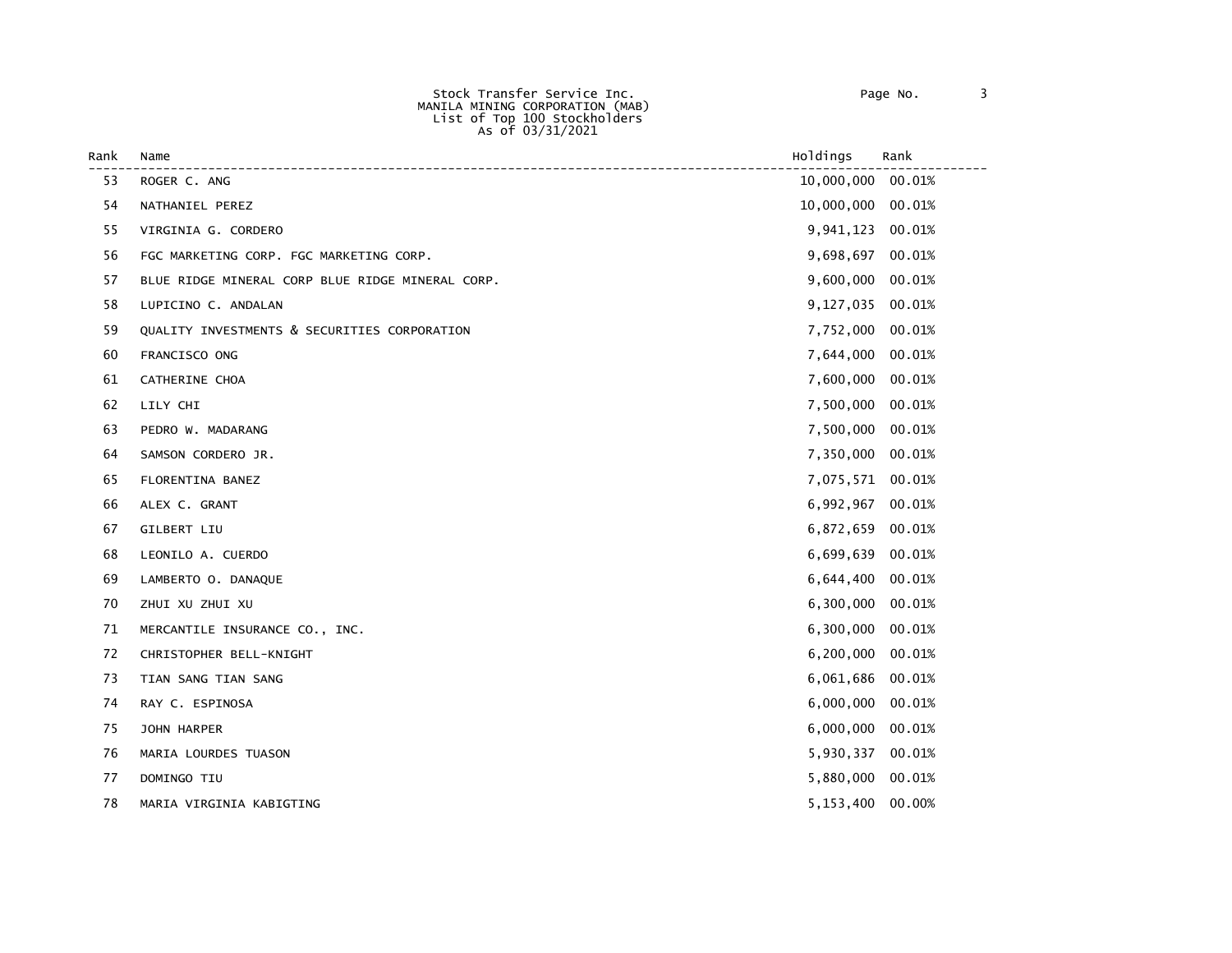Stock Transfer Service Inc. Page No. 4 MANILA MINING CORPORATION (MAB) List of Top 100 Stockholders As of 03/31/2021

| Rank | Name                                                 | Holdings    | Rank   |
|------|------------------------------------------------------|-------------|--------|
| 79   | ARSENIO V. PAREDES                                   | 5,123,596   | 00.00% |
| 80   | CHARLENE DENISE PEREZ                                | 5, 111, 336 | 00.00% |
| 81   | MA. CYMBELINE PEREZ                                  | 5, 111, 336 | 00.00% |
| 82   | KATERINE TANYA PEREZ                                 | 5, 111, 336 | 00.00% |
| 83   | HERITAGE PROPERTIES, INC.                            | 5,032,554   | 00.00% |
| 84   | JOSEPH ONG                                           | 5,000,000   | 00.00% |
| 85   | PETER D. GARRUCHO JR.                                | 5,000,000   | 00.00% |
| 86   | PAUL CO                                              | 5,000,000   | 00.00% |
| 87   | PEDRO O. TAN                                         | 5,000,000   | 00.00% |
| 88   | RESTITUTO C. BUENVIAJE                               | 4,939,200   | 00.00% |
| 89   | MOHAN HEMANDAS                                       | 4,900,000   | 00.00% |
| 90   | TIONG SECURITIES, INC.                               | 4,559,057   | 00.00% |
| 91   | PHILFINANCE SECURITIES CORP.                         | 4,508,490   | 00.00% |
| 92   | LIBRADO S. CALILUNG                                  | 4,447,926   | 00.00% |
| 93   | LACHMAN C. RAMCHANDANI                               | 4,347,000   | 00.00% |
| 94   | MARINA ANG                                           | 4,276,993   | 00.00% |
| 95   | RICHARD Y. SY                                        | 4,116,000   | 00.00% |
| 96   | GEORGE & PETER LINES, INC GEORGE & PETER LINES, INC. | 4,112,509   | 00.00% |
| 97   | JOSE Z. OLEDAN                                       | 4,049,482   | 00.00% |
| 98   | ROSEMARIE DI                                         | 3,920,000   | 00.00% |
| 99   | TANSENGCO & CO., INC.                                | 3,893,600   | 00.00% |
| 100  | RESTITUTO BUENVIAJE                                  | 3,822,000   | 00.00% |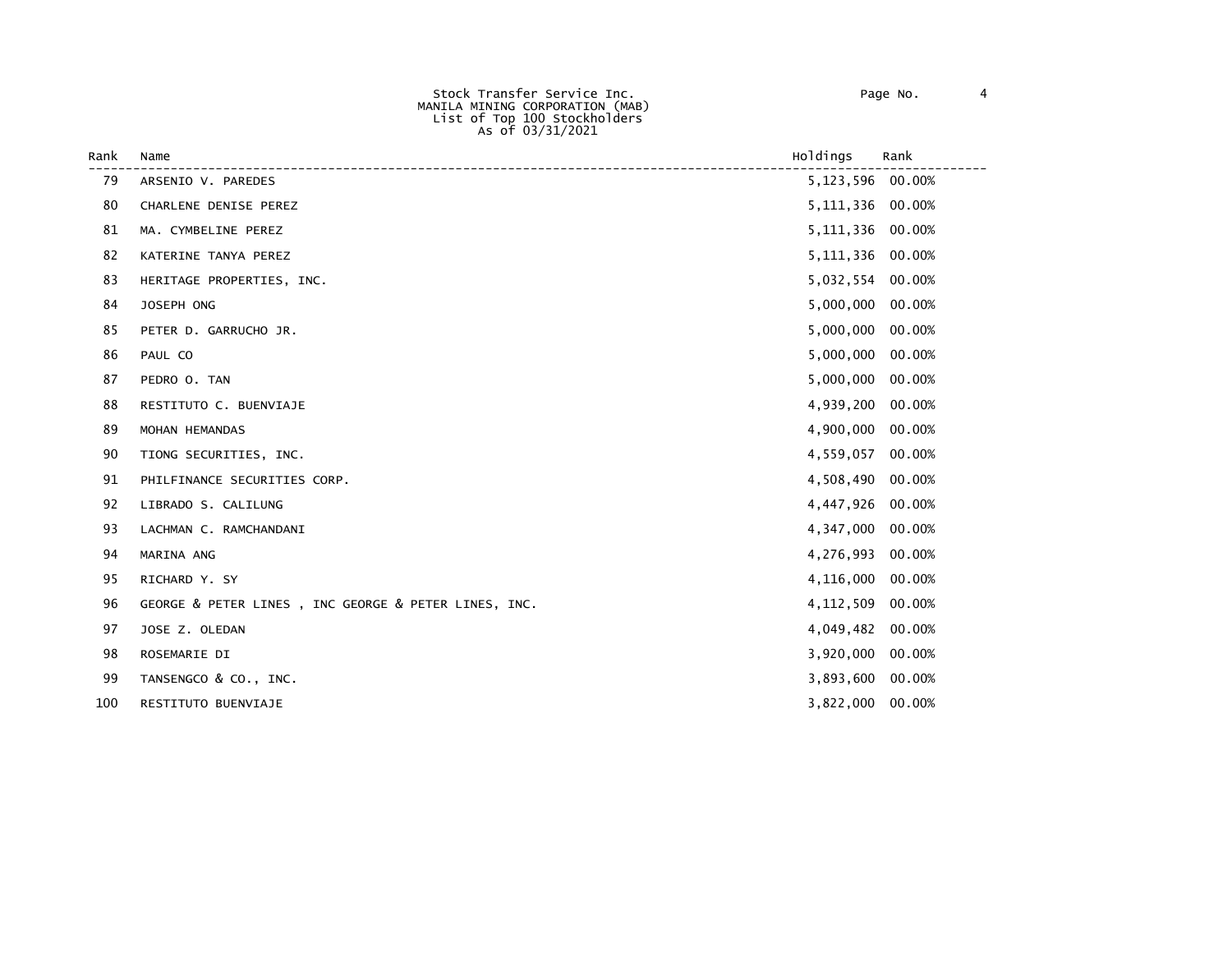| Page No. |  |  |
|----------|--|--|
|----------|--|--|

## Stock Transfer Service Inc. Page No. 5 MANILA MINING CORPORATION (MAB) List of Top 100 Stockholders As of 03/31/2021

Rank Name Holdings Rank ------------------------------------------------------------------------------------------------------------------------

 --------------- ------- Total Top 100 Shareholders : 103,182,903,313 99.62% =============== ======= --------------- Total Issued Shares 103,576,098,876 ===============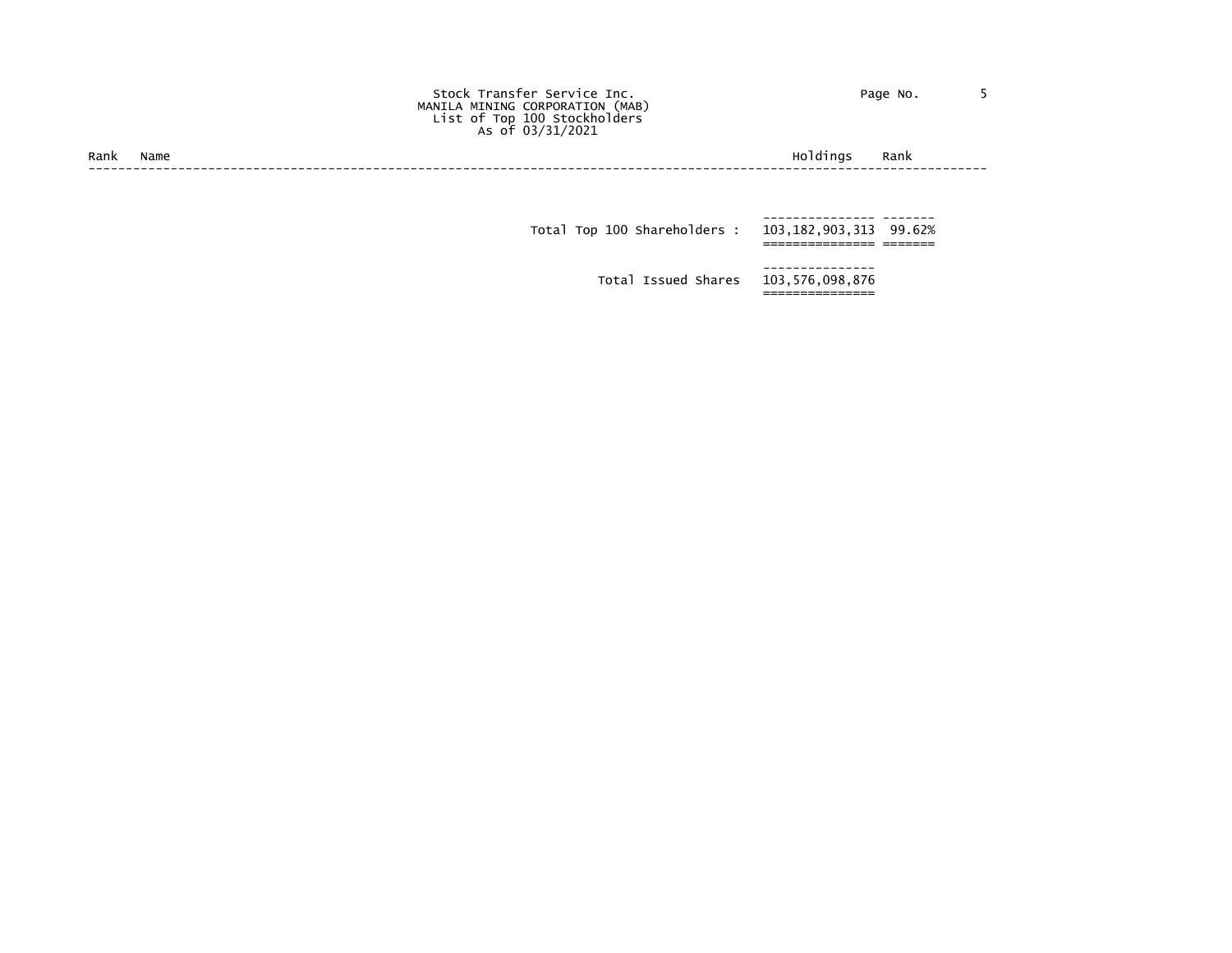## **OUTSTANDING BALANCES FOR A SPECIFIC COMPANY**

Company Code - MAB000000000

| Business Date: March 31, 2021                     |                 |
|---------------------------------------------------|-----------------|
| <b>BPNAME</b>                                     | <b>HOLDINGS</b> |
| UPCC SECURITIES CORP.                             | 9,710,737       |
| A & A SECURITIES, INC.                            | 220,240,167     |
| ABACUS SECURITIES CORPORATION                     | 2,683,910,284   |
| PHILSTOCKS FINANCIAL INC                          | 493,530,126     |
| A. T. DE CASTRO SECURITIES CORP.                  | 44,755,993      |
| ALL ASIA SECURITIES MANAGEMENT CORP.              | 856,000         |
| ALPHA SECURITIES CORP.                            | 9,179,590       |
| BA SECURITIES, INC.                               | 43,475,314      |
| AP SECURITIES INCORPORATED                        | 277,706,034     |
| ANSALDO, GODINEZ & CO., INC.                      | 206,635,906     |
| AB CAPITAL SECURITIES, INC.                       | 1,031,093,736   |
| SB EQUITIES, INC.                                 | 649,762,511     |
| ASIA PACIFIC CAPITAL EQUITIES & SECURITIES CORP.  | 2,043,194       |
| ASIASEC EQUITIES, INC.                            | 2,163,928,483   |
| <b>ASTRA SECURITIES CORPORATION</b>               | 538,808,889     |
| CHINA BANK SECURITIES CORPORATION                 | 2,810           |
| MACQUARIE CAPITAL SECURITIES (PHILIPPINES), INC.  | 2,706,319       |
| BELSON SECURITIES, INC.                           | 264,812,524     |
| BENJAMIN CO CA & CO., INC.                        | 6,203,724       |
| B. H. CHUA SECURITIES CORPORATION                 | 65,208,000      |
| <b>JAKA SECURITIES CORP.</b>                      | 61,802,471      |
| <b>BPI SECURITIES CORPORATION</b>                 | 571,005,225     |
| CAMPOS, LANUZA & COMPANY, INC.                    | 451,874,271     |
| SINCERE SECURITIES CORPORATION                    | 158,334,831     |
| CTS GLOBAL EQUITY GROUP, INC.                     | 50,939,310      |
| TRITON SECURITIES CORP.                           | 170,388,426     |
| <b>IGC SECURITIES INC.</b>                        | 255,162,449     |
| <b>CUALOPING SECURITIES CORPORATION</b>           | 12,534,896      |
| DAVID GO SECURITIES CORP.                         | 1,595,190,549   |
| DIVERSIFIED SECURITIES, INC.                      | 13,846,841      |
| E. CHUA CHIACO SECURITIES, INC.                   | 191,114,610     |
| EQUITABLE SECURIITES (PHILS.) INC.                | 2,044,756       |
| <b>EAST WEST CAPITAL CORPORATION</b>              | 192,434         |
| <b>EASTERN SECURITIES DEVELOPMENT CORPORATION</b> | 146,574,065     |
| EQUITIWORLD SECURITIES, INC.                      | 53,923,435      |
| EVERGREEN STOCK BROKERAGE & SEC., INC.            | 390,892,281     |
| FIRST ORIENT SECURITIES, INC.                     | 16,793,976      |
| F. YAP SECURITIES, INC.                           | 948,216,463     |
| AURORA SECURITIES, INC.                           | 35,535,954      |
| <b>GLOBALINKS SECURITIES &amp; STOCKS, INC.</b>   | 138,173,537     |
| <b>JSG SECURITIES, INC.</b>                       | 67,195,225      |
| <b>GOLDSTAR SECURITIES, INC.</b>                  | 180,652,769     |
| GUILD SECURITIES, INC.                            | 160,546,245     |
| HDI SECURITIES, INC.                              | 608,592,324     |
| H. E. BENNETT SECURITIES, INC.                    | 51,753,425      |
| HK SECURITIES, INC.                               | 4,470           |
| I. ACKERMAN & CO., INC.                           | 279,520         |
| I. B. GIMENEZ SECURITIES, INC.                    | 2,620,492       |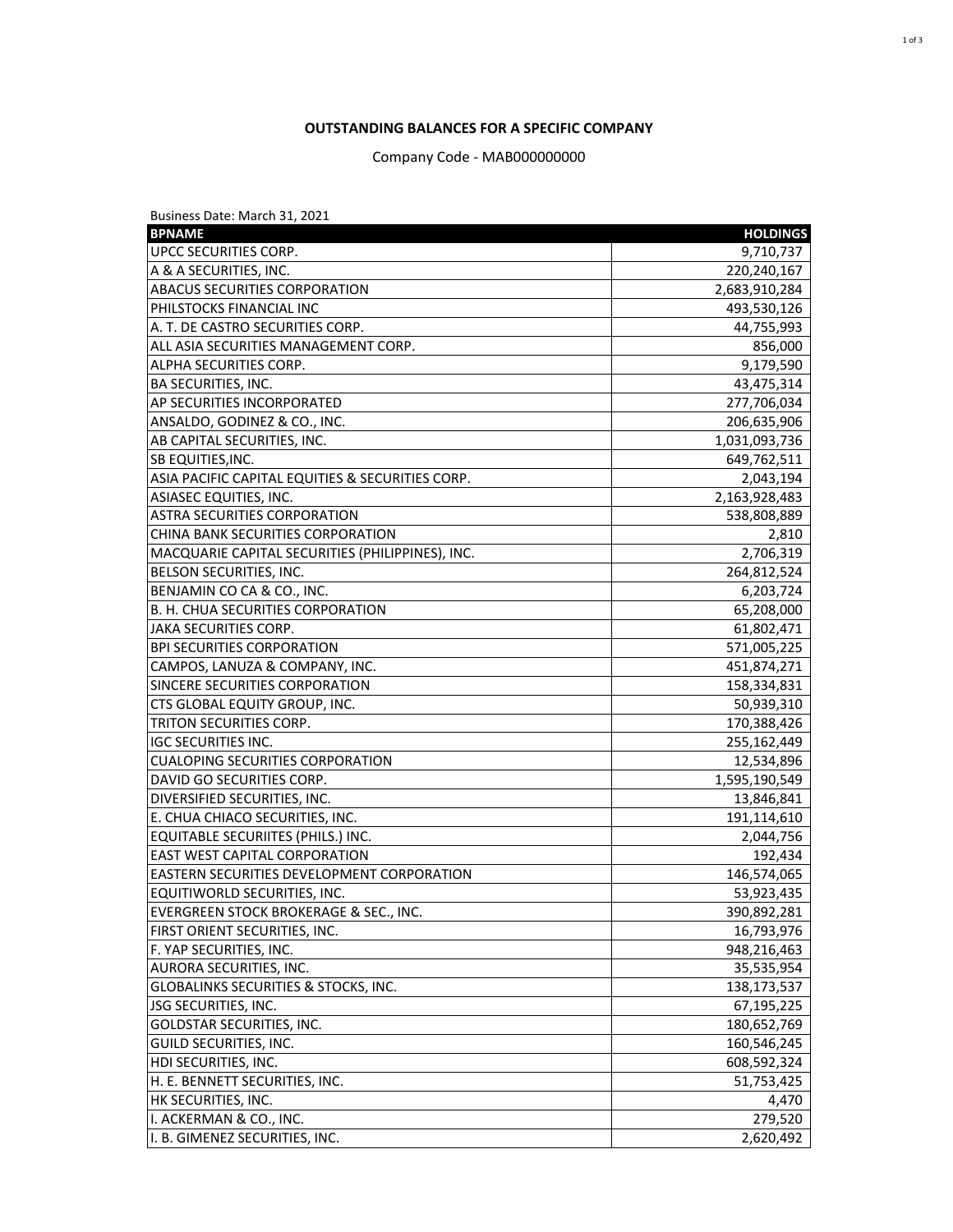| <b>BPNAME</b>                                           | <b>HOLDINGS</b> |
|---------------------------------------------------------|-----------------|
| <b>INVESTORS SECURITIES, INC,</b>                       | 72,482,384      |
| IMPERIAL, DE GUZMAN, ABALOS & CO., INC.                 | 45,161,049      |
| INTRA-INVEST SECURITIES, INC.                           | 10,296,964      |
| ASIAN CAPITAL EQUITIES, INC.                            | 1,052,448       |
| J.M. BARCELON & CO., INC.                               | 2,782,111       |
| VALUE QUEST SECURITIES CORPORATION                      | 73,500,000      |
| <b>STRATEGIC EQUITIES CORP.</b>                         | 31,138,911      |
| LARRGO SECURITIES CO., INC.                             | 36,815,618      |
| LOPEZ, LOCSIN, LEDESMA & CO., INC.                      | 4,323,236       |
| LUCKY SECURITIES, INC.                                  | 34,512,755      |
| LUYS SECURITIES COMPANY, INC.                           | 395,279,907     |
| MANDARIN SECURITIES CORPORATION                         | 277,041,109     |
| <b>MARINO OLONDRIZ Y CIA</b>                            | 796,833         |
| COL Financial Group, Inc.                               | 2,475,724,582   |
| DA MARKET SECURITIES, INC.                              | 54,784,524      |
|                                                         |                 |
| MERCANTILE SECURITIES CORP.                             | 321,585,645     |
| MERIDIAN SECURITIES, INC.                               | 117,609,890     |
| MDR SECURITIES, INC.                                    | 328,154,426     |
| REGIS PARTNERS, INC.                                    | 51,852,774      |
| MOUNT PEAK SECURITIES, INC.                             | 2,316,232       |
| NEW WORLD SECURITIES CO., INC.                          | 79,301,280      |
| OPTIMUM SECURITIES CORPORATION                          | 26,736,872      |
| <b>RCBC SECURITIES, INC.</b>                            | 32,449,581      |
| PAN ASIA SECURITIES CORP.                               | 7,757,470       |
| PAPA SECURITIES CORPORATION                             | 358,855,548     |
| MAYBANK ATR KIM ENG SECURITIES, INC.                    | 281,531,148     |
| PNB SECURITIES, INC.                                    | 106,860,464     |
| PREMIUM SECURITIES, INC.                                | 38,821,011      |
| PRYCE SECURITIES, INC.                                  | 731,572         |
| SALISBURY BKT SECURITIES CORPORATION                    | 23,998,876      |
| <b>QUALITY INVESTMENTS &amp; SECURITIES CORPORATION</b> | 6,361,930,282   |
| R & L INVESTMENTS, INC.                                 | 12,287,228      |
| ALAKOR SECURITIES CORPORATION                           | 50,000,000      |
| R. COYIUTO SECURITIES, INC.                             | 337,612,681     |
| REGINA CAPITAL DEVELOPMENT CORPORATION                  | 175,341,749     |
| R. NUBLA SECURITIES, INC.                               | 110,789,536     |
| AAA SOUTHEAST EQUITIES, INCORPORATED                    | 67,451,888      |
| R. S. LIM & CO., INC.                                   | 50,770,881      |
| RTG & COMPANY, INC.                                     | 3,131,328       |
| S.J. ROXAS & CO., INC.                                  | 31,943,890      |
| SECURITIES SPECIALISTS, INC.                            | 179,081         |
| <b>FIDELITY SECURITIES, INC.</b>                        | 17,298,033      |
| SUMMIT SECURITIES, INC.                                 | 34,922,046      |
| STANDARD SECURITIES CORPORATION                         | 59,939,302      |
| TANSENGCO & CO., INC.                                   | 83,674,412      |
| THE FIRST RESOURCES MANAGEMENT & SECURITIES CORP.       | 498,618,506     |
| TOWER SECURITIES, INC.                                  | 990,319,393     |
| TRENDLINE SECURITIES CORPORATION                        | 599,664         |
| UCPB SECURITIES, INC.                                   | 278,360,472     |
| <b>E.SECURITIES, INC.</b>                               | 176,400         |
| VENTURE SECURITIES, INC.                                | 142,100,997     |
| FIRST METRO SECURITIES BROKERAGE CORP.                  |                 |
|                                                         | 643,666,690     |
| WEALTH SECURITIES, INC.                                 | 732,913,560     |
| WESTLINK GLOBAL EQUITIES, INC.                          | 37,308,315      |
| BERNAD SECURITIES, INC.                                 | 38,679,942      |